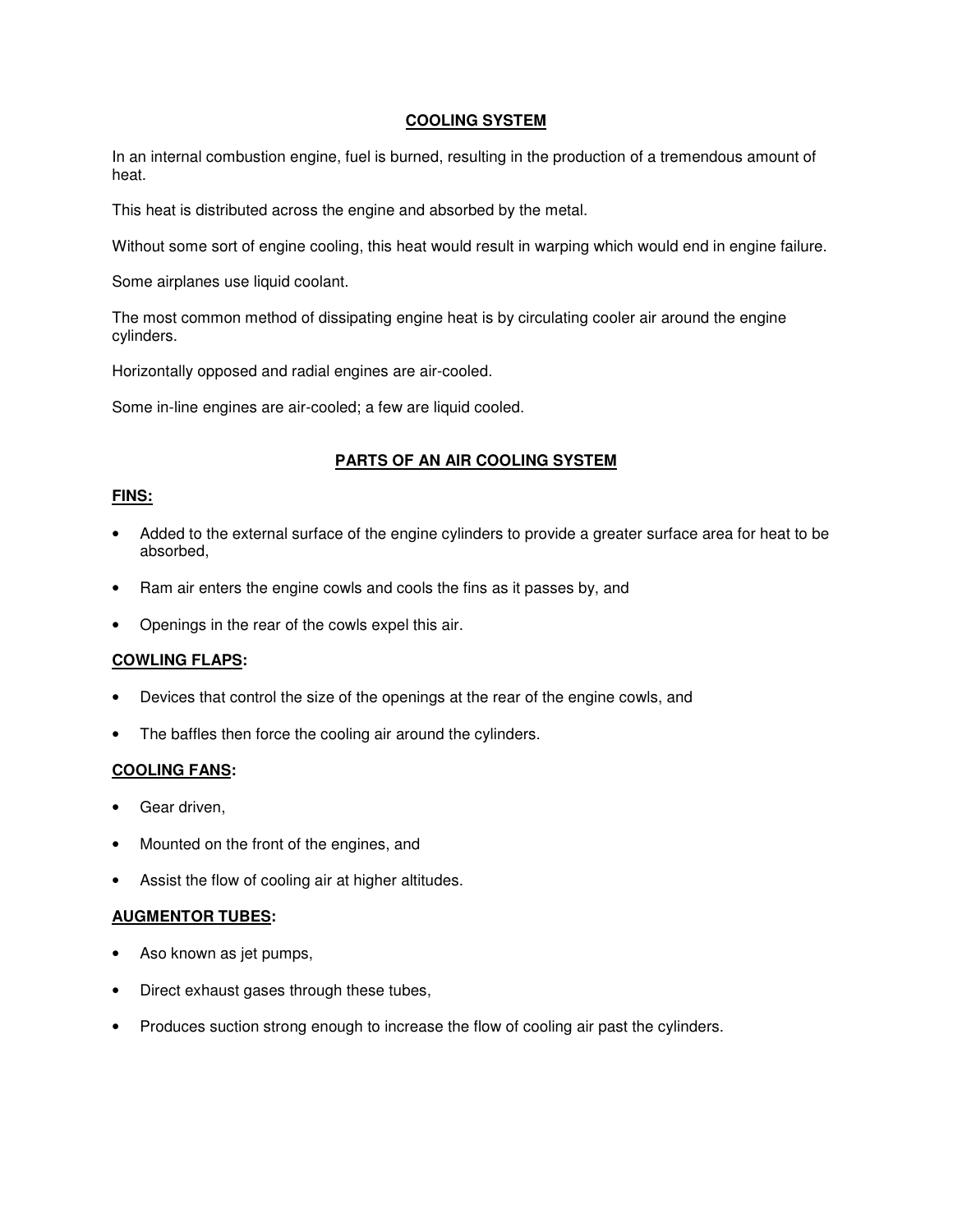# **4 FUNCTIONS OF OIL**

- 1. Cooling: Carries away excessive heat generated by the engine.
- 2. Sealing: Provides a seal between the piston rings and cylinder walls, preventing "blow-by" loss of power and excessive oil consumption.
- 3. Lubrication: Prevents wear and tear of metal parts by maintaining a film to reduce friction.
- 4. Flushing: Cleans and flushes engine interior of contaminants that enter or are formed during combustion.

# **REQUIREMENTS OF A GOOD OIL**

- 1. **VISCOSITY** is the resistance to flow, stickiness or body:
	- gives proper distribution of oil throughout the engine and prevents rupturing of the oil film,
	- an oil with a high viscosity index is one in which the changes in viscosity, due to varying operating temperatures, are small,
	- use of an oil of too high viscosity will cause high oil pressure, and
	- use of an oil of too low viscosity will cause low oil pressure.

#### **2. HIGH FLASH POINT:**

- temperature beyond which a fluid will ignite, and
- should be in excess of the highest engine temperature.

# 3. **LOW CARBON CONTENT:**

- to leave as little carbon as possible should oil work past the scraper ring and burn,
- good oil should also have a low wax content, and
- oils, which have good resistance to deteriorate and the formation of lacquer and carbon deposits, are said to have good oxidation stability.

# 4. **LOW POUR POINT:**

- the temperature at which a fluid solidifies, and
- necessary for cold weather starting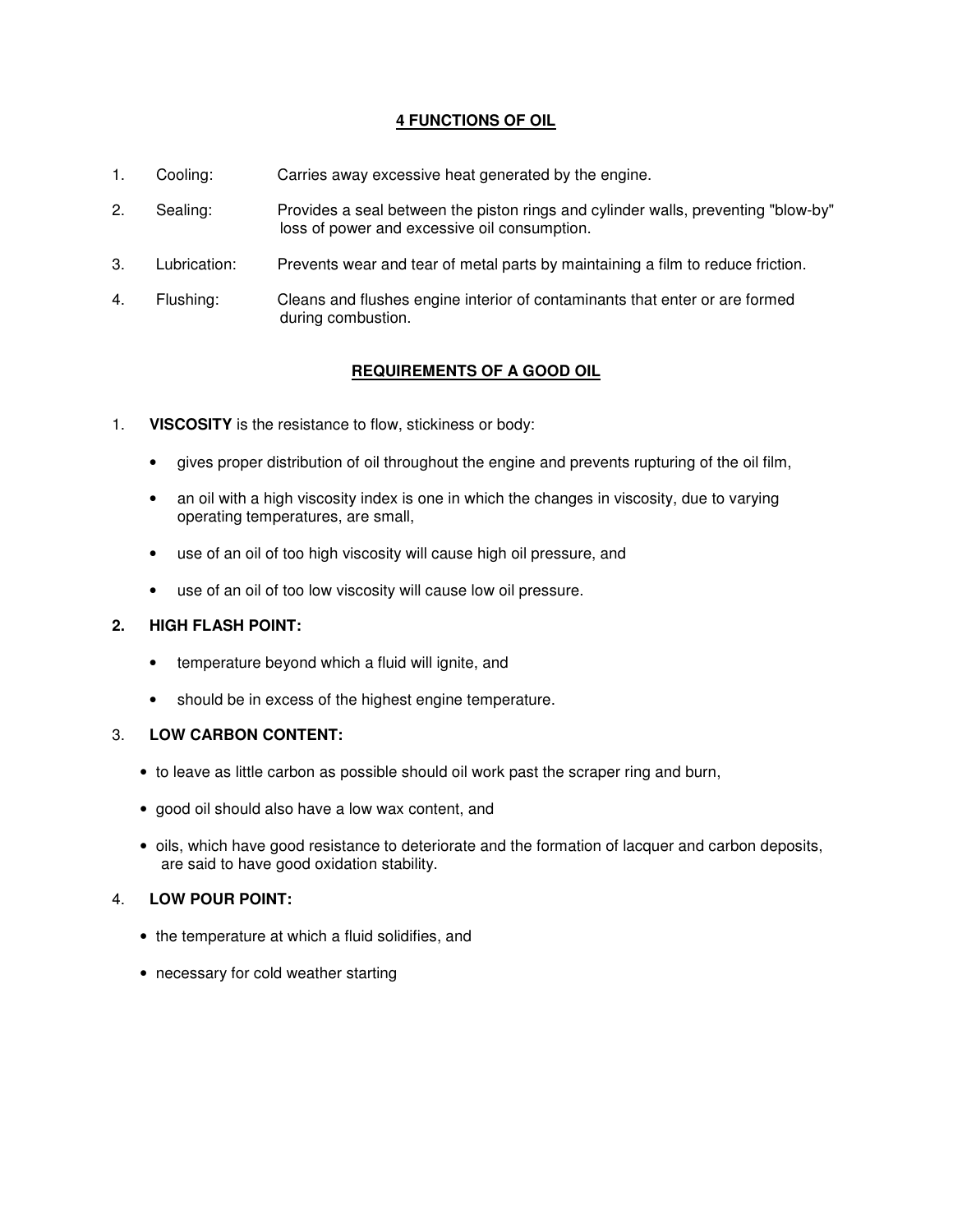# **METHODS OF LUBRICATION**

### **FORCE FEED BY DRY SUMP**

- Oil is contained in a separate tank,
- Forced under pressure from a pressure pump through the hollow crankshaft to lubricate the engine,
- A by-pass around the filter is incorporated to prevent damage in case of failure to clean the filter, and
- Gauge to monitor oil pressure.

#### **FORCE FEED BY WET SUMP**

- Oil supply is contained in a sump or pan under the crankcase.
- Oil passes though a filter into a suction type of pressure pump.
- Pressure pump is engine driven.
- Advantage: light weight and simple, being free of extra tank, tubing and linkages characteristic of dry sump system.
- But limited by the size and design of the nacelle or cowling.

# **FUEL SYSTEM**

- Stores and delivers the proper amounts of fuel at the right pressure to meet the demands of the engine.
- Usually several tanks to store the quantity of fuel required to give the airplane reasonable range.
- Tanks usually located in the wings, although extra tanks may be added.
- Pilot can switch between tanks by way of selector valve.

# **TYPES OF FUEL SYSTEMS**

- 1. **GRAVITY FEED**: Used in high-wing aircraft (when fuel tanks are above engine). Gravity does the work.
- 2. **FUEL PUMP**: Used in low wing aircraft (when tanks are not above engine). Electric and/or engine driven pump does the work.